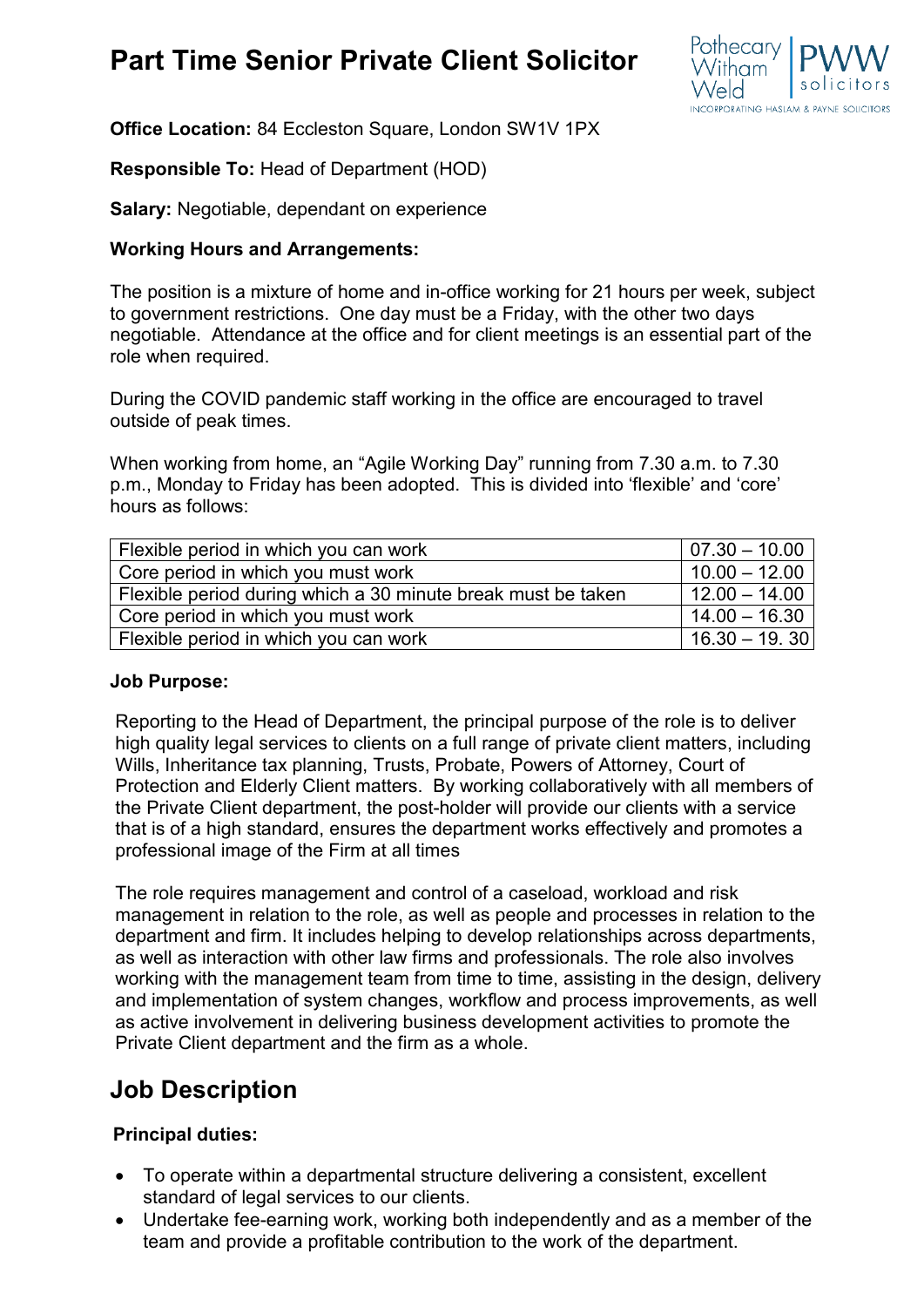- Manage private client matters, with a particular focus on:
	- preparation of wills and trusts;
	- administration of estates and trusts;
	- advising on trusts for pension and life insurance policies;
	- advising on tax matters with emphasis on Inheritance Tax mitigation;
	- advising clients with regard to elderly issues, from LPAs to Deputy Orders;
	- estate planning for asset protection with a focus on tax minimisation, care fees and third party creditors; and
	- managing relationships with IFAs, accountants and clients.
- Maintain high standards in the processing of client work, both in respect of professional standards and client care,
- Attending upon clients to take instructions and advising on the most appropriate course of action to meet clients' needs; taking appropriate action in executing clients' instructions in a timely manner.
- Ensure the confidentiality and security of all company and client documentation, information and effects.
- Maintain good professional working relationships with external institutions and organisations.
- Comply with the Firm's policies in the carrying out of duties and assist Partners and other fee earners in achieving a smooth output of work.
- Liaise with the HOD and other staff to ensure adequate cover within the department at all times, and to attend to clients of other fee earners in their absence, where this is appropriate.
- Achieve agreed financial targets, both in respect of fee income and the recording of chargeable hours.
- Financial control of your own matters with particular regard to cash flow through collection of monies on account and billing procedures.
- Contribute to and carry out the management and development of systems and staff and deputise for the HOD as and when required.
- Recognise fee-earning opportunities and develop as appropriate.
- Participate in the growth and future development of the department and Firm, assist in building the client base through business development activities and market the firm's services.
- Maintain orderly and up-to-date electronic files and comply with the firm's policies and procedures on paperless file management.
- Use the firms IT, case management and dictation systems (SOS & BigHand).
- Complete time recording and other management records required by the firm.

### General Practice, Training & Compliance

- Ensure compliance and the SRA Code of Conduct are adhered to in all activities.
- Be accountable for own personal development, seeking out opportunities to learn new skills in order to continuously improve and progress and keep fully up to date with relevant legislation and practice.
- Assist in the induction/supervision of new staff, providing information, advice, guidance and training as required in accordance with your experience and areas of responsibility.
- Comply with individual responsibilities for health and safety at work, reporting any problems or areas of concern to the Practice Manager, Staff Partner or Thomas House as a priority.
- Carry out any other duties as reasonably requested by the Partners, HOD, other Fee Earners, Practice Manager, Finance Manager or other colleagues, as may reasonably be expected within the scope of the role.